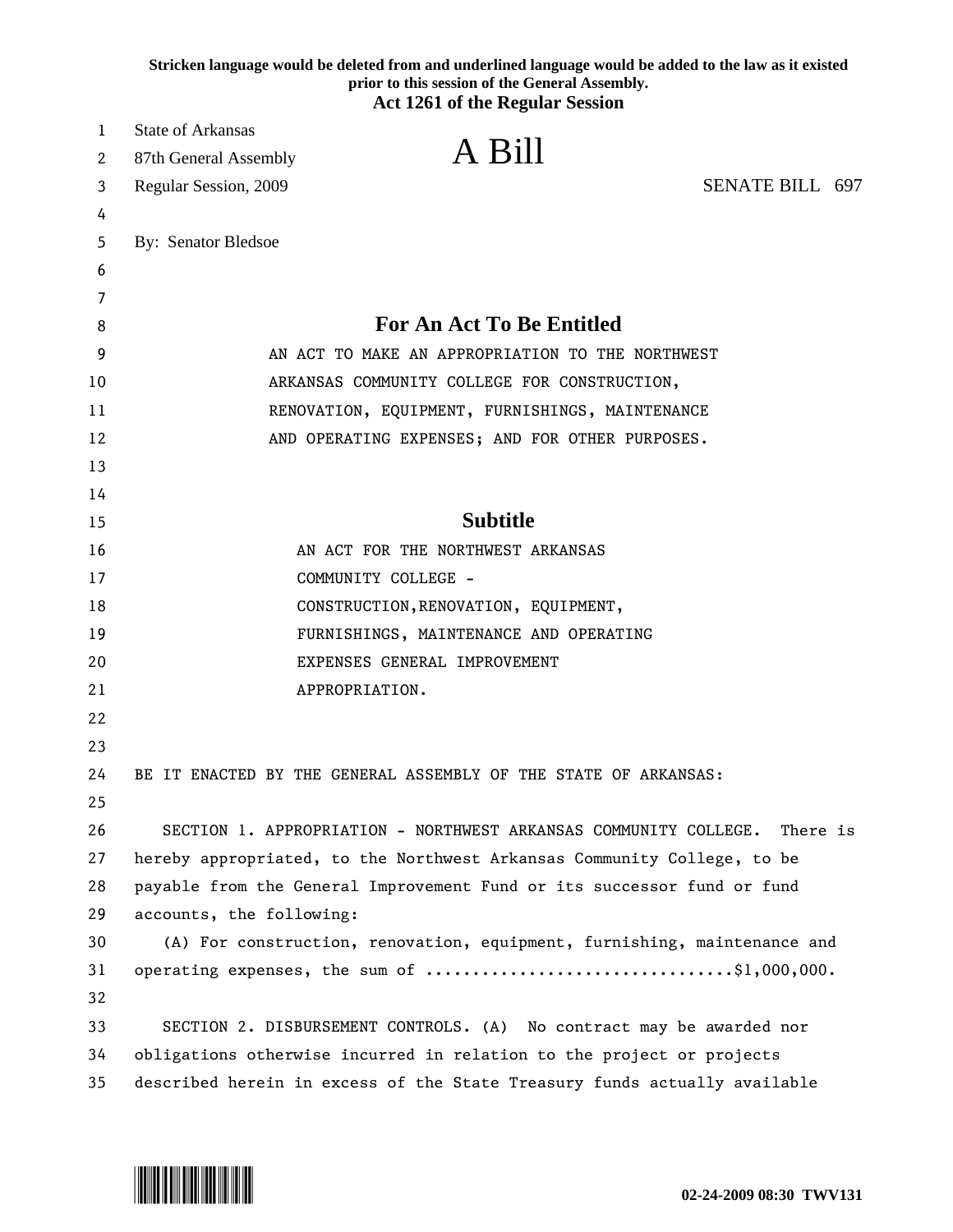1 therefor as provided by law. Provided, however, that institutions and 2 agencies listed herein shall have the authority to accept and use grants and 3 donations including Federal funds, and to use its unobligated cash income or 4 funds, or both available to it, for the purpose of supplementing the State 5 Treasury funds for financing the entire costs of the project or projects 6 enumerated herein. Provided further, that the appropriations and funds 7 otherwise provided by the General Assembly for Maintenance and General 8 Operations of the agency or institutions receiving appropriation herein shall 9 not be used for any of the purposes as appropriated in this act.

10 (B) The restrictions of any applicable provisions of the State Purchasing 11 Law, the General Accounting and Budgetary Procedures Law, the Revenue 12 Stabilization Law and any other applicable fiscal control laws of this State 13 and regulations promulgated by the Department of Finance and Administration, 14 as authorized by law, shall be strictly complied with in disbursement of any 15 funds provided by this act unless specifically provided otherwise by law. 16

17 SECTION 3. LEGISLATIVE INTENT. It is the intent of the General Assembly 18 that any funds disbursed under the authority of the appropriations contained 19 in this act shall be in compliance with the stated reasons for which this act 20 was adopted, as evidenced by the Agency Requests, Executive Recommendations 21 and Legislative Recommendations contained in the budget manuals prepared by 22 the Department of Finance and Administration, letters, or summarized oral 23 testimony in the official minutes of the Arkansas Legislative Council or 24 Joint Budget Committee which relate to its passage and adoption.

25

26 SECTION 4. EMERGENCY CLAUSE. It is found and determined by the General 27 Assembly, that the Constitution of the State of Arkansas prohibits the 28 appropriation of funds for more than a one (1) year period; that the 29 effectiveness of this Act on July 1, 2009 is essential to the operation of 30 the agency for which the appropriations in this Act are provided, and that in 31 the event of an extension of the Regular Session, the delay in the effective 32 date of this Act beyond July 1, 2009 could work irreparable harm upon the 33 proper administration and provision of essential governmental programs. 34 Therefore, an emergency is hereby declared to exist and this Act being 35 necessary for the immediate preservation of the public peace, health and 36 safety shall be in full force and effect from and after July 1, 2009.

**SB697**